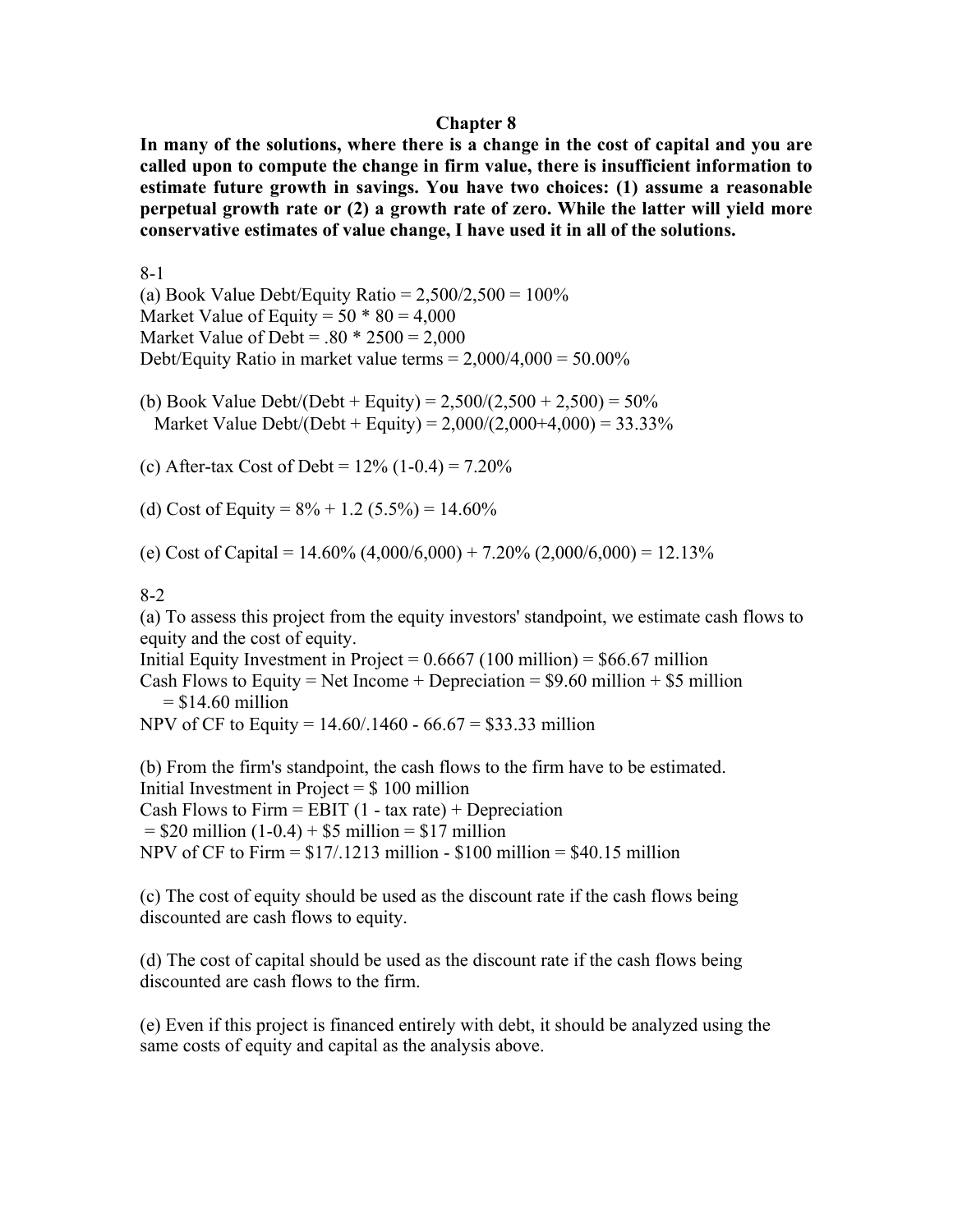8-3 (a), (b) and (c) Unlevered Beta = Levered Beta/(1+(1-t)(D/E)) =  $1.2/(1+0.6*0.5) = 0.92$ 

|                            | D/E Ratio | Beta | Cost of Equity | Cost of Debt | <b>WACC</b> |
|----------------------------|-----------|------|----------------|--------------|-------------|
| Option $1 \quad  20.00\% $ |           | 1.03 | 13.69%         | $6.60\%$     | $12.51\%$   |
| Option 2 $ 100.00\% $      |           | 1.48 | 1612%          | 7.80%        | 11 96\%     |
| Option 3   500.00%         |           | 3.69 | 28 31%         | $10.80\%$    | 13.72%      |

(d)

|          | $\Delta$ Firm Value | New Firm Value | Debt    | Equity  | <b>Stock Price</b> |
|----------|---------------------|----------------|---------|---------|--------------------|
| Option 1 | (S180)              | \$5,820        | \$1,000 | \$4,820 | \$76.40            |
| Option 2 | <b>\$86</b>         | \$6,086        | \$3,000 | \$3,086 | \$81.72            |
| Option 3 | (S693)              | \$5,307        | \$5,000 | \$307   | \$66.14            |

To compute the change in firm value, this is what we do for option 1:

 $(.1251-.1213) (6000)/.1251 = -180$  (with rounding)

The change in value goes to equity investors:

New value of equity =  $(4000 + 1000 - 180) = 4820$ 

New value per share  $= 80 + (-180)/50 = $76.40$ 

We are assuming no growth in the savings, If we did assume growth, the change in value would be greater.)

We repeat the process for options 2 and 3

(e) From a cost of capital standpoint, option 2 is the best one.

(f) If Plastico's income is more volatile, the firm should be more cautious in adding debt.

(g) If the new debt or equity is used to take projects, the analysis would change for three reasons:

(1) the projects may have a different risk profile than the firm's risk profile.

(2) the NPV of the projects has to be added to the value change calculated.

(3) the firm value itself will increase as the new debt and equity is issued.

(h) I would factor in the firm's need for flexibility into the analysis - the greater the need for flexibility the less likely it is that I would add on debt. Further, I would look at how responsive managers are to stockholders; if they are not, I would be more likely to add debt.

(i) The higher rating in option 1 lowers the cost of debt, but it is accomplished by replacing debt with more expensive equity.

8-4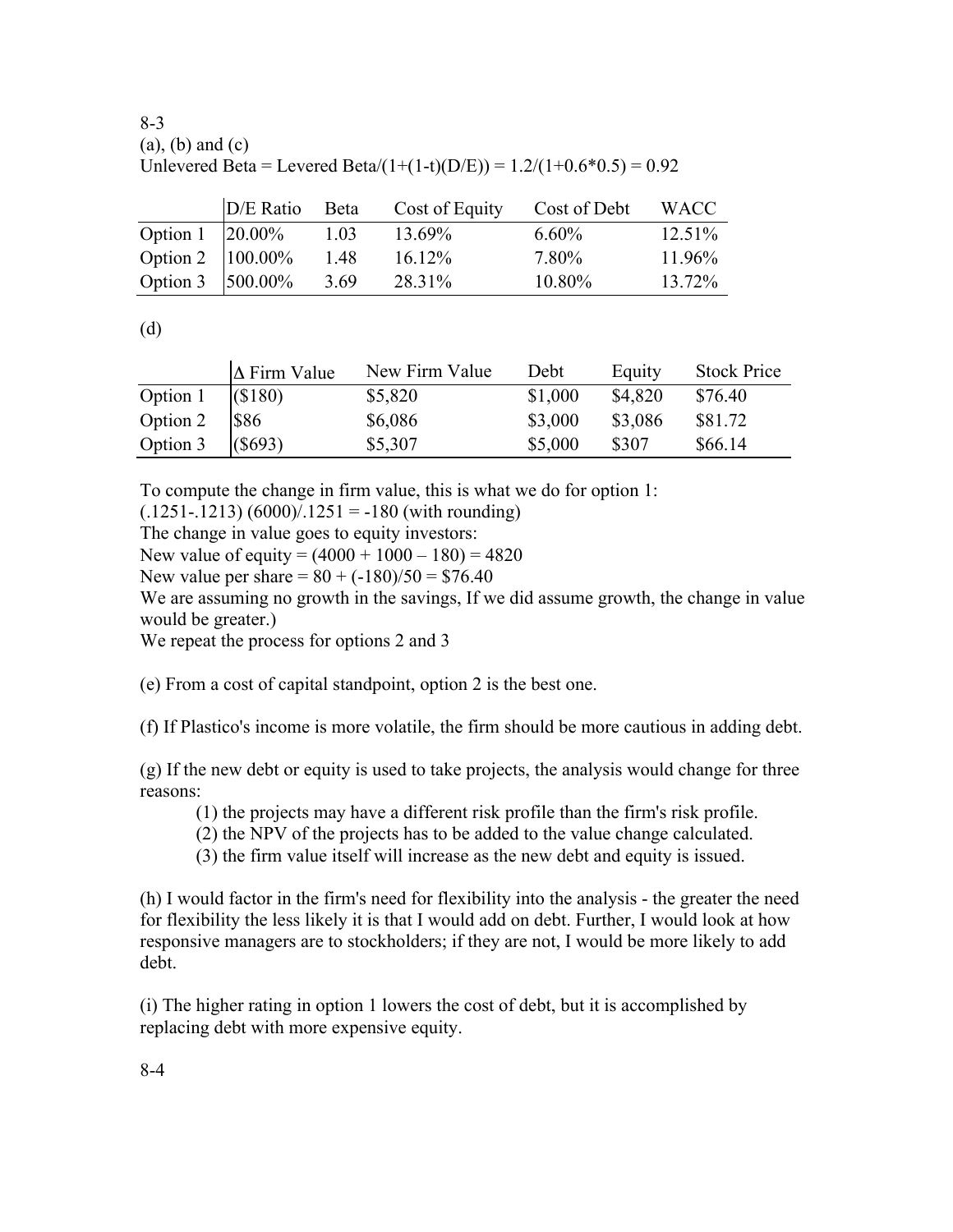(a) Intuitively, I would expect Plastico to have a higher debt ratio than its competitors because:

(1) its earnings are less volatile than those of its competitors

(2) it has higher cash flows as a percent of firm value than its competitors.

(3) it has a higher tax rate than its competitors

(4) it has a lower need for flexibility; it has lower  $R&D$  expenses.

(b) Plugging in the values into the regression, Predicted Debt/Equity Ratio =  $.10 - .5(.2) + 2.0(.25) + .4(.4) + 2.5(.02) = 71.00\%$ 

8-5

(a & b) The current D/E ratio =  $200/500 = 0.4$ , and a debt to capital ratio of 0.2857. The cost of capital =  $(1-0.2857)(8+1.5(5.5)) + (0.2857)(1-0.46)(11) = 13.30\%$ . The unlevered beta becomes  $1.5/(1+(1-0.46)(0.4)) = 1.234$ .

With the new borrowing, the beta becomes  $1.234(1+(1-0.46)(0.6)) = 1.634$ , and the D/E ratio becomes 0.6; the leverage ratio  $= 0.375$ . The new cost of capital becomes  $(0.625)(8+1.634(5.5)) + (0.375)(1-0.46)(12.5) = 13.15\%$ . Since the cost of capital drops, you should go ahead with the borrowing, assuming that the new funds are invested in similar projects as the existing firm.

(c). At this capital structure, the firm would change in value by

 $(200+500)(0.0015/0.1315) = $7.984$  million

Hence the price per share increases to  $$50 + $7.984$  million/10 million = \$50.8. (I am assuming no growth. If we were able to estimate future growth, the value change would be greater)

(d). If we now assume that these funds can be invested in a new project with before-tax income of \$20m. a year (but with similar risk), the after-tax flows are 10.8m per year. The NPV of this investment would be  $10.8/0.1315 - 100 = -17.17$ m. Hence the project is not desirable. (This works only if the project is similar in risk to the firm's existing projects)

(e) If the flows in (5) are certain, then we discount them at the riskfree rate of 8%. Hence the NPV of the project  $= 10.8/08 - 100 = $35.0$ . Hence the project would be acceptable.

8-6 (a) First, we calculate the cost of capital at different levels of debt

| Add'l Debt | <b>B</b> eta | Cost of Equity | Rating     |          | Cost of Debt Cost of Capital |
|------------|--------------|----------------|------------|----------|------------------------------|
| Current    | 1.15         | 12.33%         | <b>BBB</b> | $6.00\%$ | 11.06%                       |
| 500,000    | 1.30         | 13.15%         | <b>BB</b>  | $6.30\%$ | $10.87\%$ Optimal            |
| 1,000,000  | 1.45         | 13.98%         | B          | $6.90\%$ | 10.94%                       |
| 1,500,000  | 1.60         | 14.80%         | B-         | 8.10%    | 11.45%                       |
| 2,000,000  | 175          | 15.63%         |            | $9.00\%$ | 11.94%                       |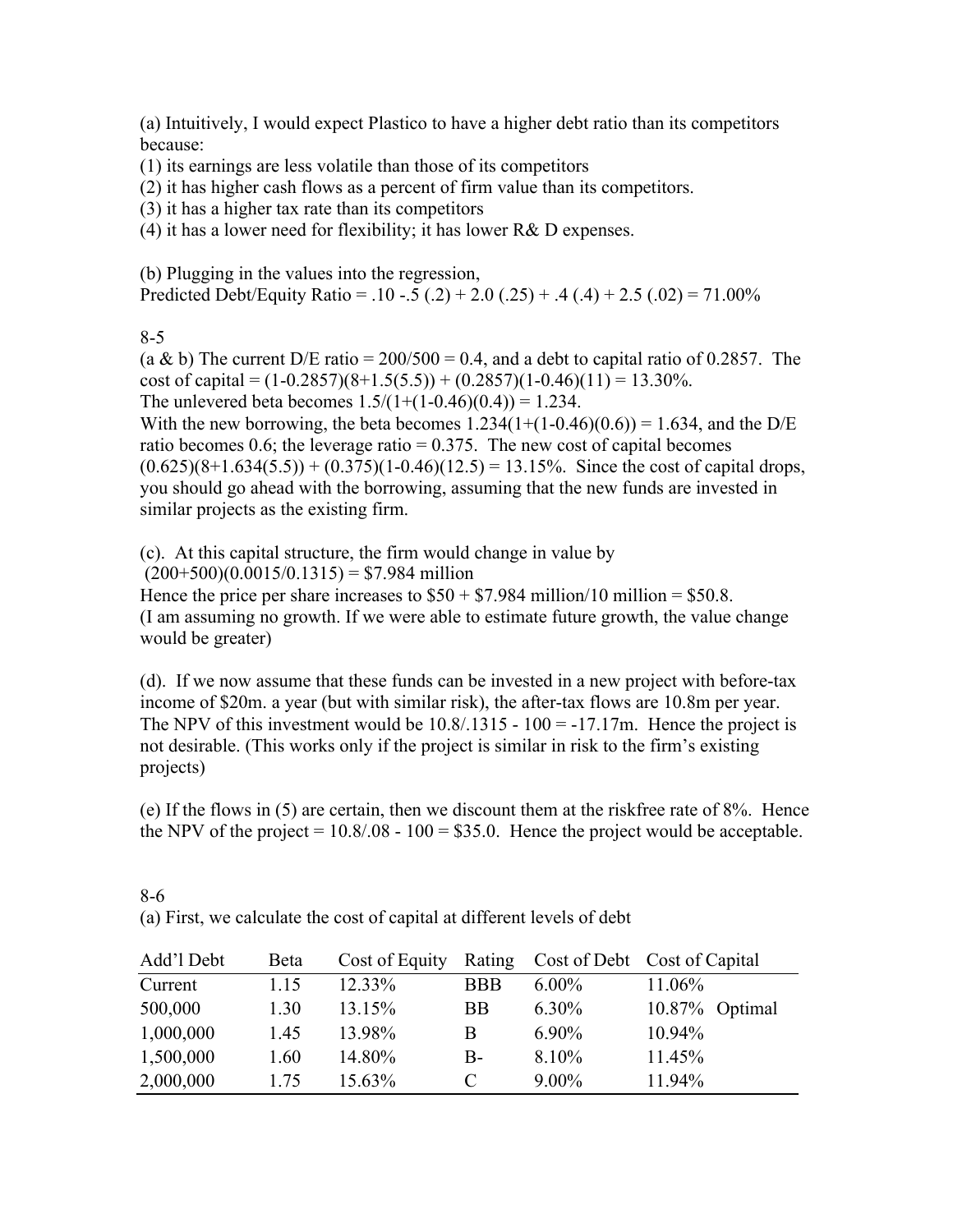Unlevered Beta =  $1.15/(1+0.6*(500/2000)) = 1.00$ This assumes that the new debt will not be used to buy back stock.

(b) Effect of moving to the optimal on the Stock Price (with no growth assumed) Increase in Firm Value =  $2500000$  (.1106 - .1087)/.1087 = \$43,698 Increase in Stock Price =  $$43,698/100000 = $0.44$ If there is growth in the savings, the change in value would be greater.

(c) See above.

(d)After-tax Cash Flow to Firm from Project = EBIT  $(1-t)$  + Depreciation  $=$  \$ 600,000 (1-0.4) + \$ 100,000 = \$460,000

Note that since we are using the cost of capital as the discount rate, we have to look at pre-debt cash flows. Hence, the use of EBIT rather than net income. NPV of Project = 460000/.1087 - \$ 3,000,000 = \$1,231,831

8-7

(a) Optimal Debt Ratio

|       |      |             | Debt Ratio Beta Cost of Equity AT Cost of Debt Cost of Capital |        |         |
|-------|------|-------------|----------------------------------------------------------------|--------|---------|
| $0\%$ | 1.50 | 17.25%      | $6.00\%$                                                       | 17.25% |         |
| 10%   |      | 1.60 17.80% | $6.30\%$                                                       | 16.65% |         |
| 20%   | 1.73 | 18.49%      | $6.60\%$                                                       | 16.11% |         |
| 30%   |      | 1.89 19.37% | $7.20\%$                                                       | 15.72% |         |
| 40%   |      | 2.10 20.55% | 7.80%                                                          | 15.45% |         |
| 50%   |      | 2.40 22.20% | 8.40%                                                          | 15.30% | Optimal |
| 60%   |      | 2.85 24.68% | $9.60\%$                                                       | 15.63% |         |
| 70%   |      | 3.60 28.80% | 10.80%                                                         | 16.20% |         |
| 80%   | 5.10 | 37.05%      | 12.00%                                                         | 17.01% |         |
| 90%   | 9.60 | 61.80%      | 15.00%                                                         | 19.68% |         |

The optimal debt ratio is 50%.

(b) Change in Firm Value =  $20,000,000$  (.1725-.1530)/.1530 = \$2,549,020 Increase in Stock Price from going to optimal debt ratio  $=$  \$2.55 New Stock Price  $=$  \$22.55 This assumes no growth in the savings. If there is growth in the savings, the increase in value would be much greater.

8-8

(a) Current Cost of Equity =  $8\% + 1.06$  (5.5%) = 13.83% Current Cost of Debt =  $10\%$  (1-0.4) =  $6.00\%$ Current Cost of Capital =  $13.83\%$  (250/275) +  $6.00\%$  (25/275) =  $13.12\%$ 

(b) If the firm borrows \$100 million and buys back \$100 million of stock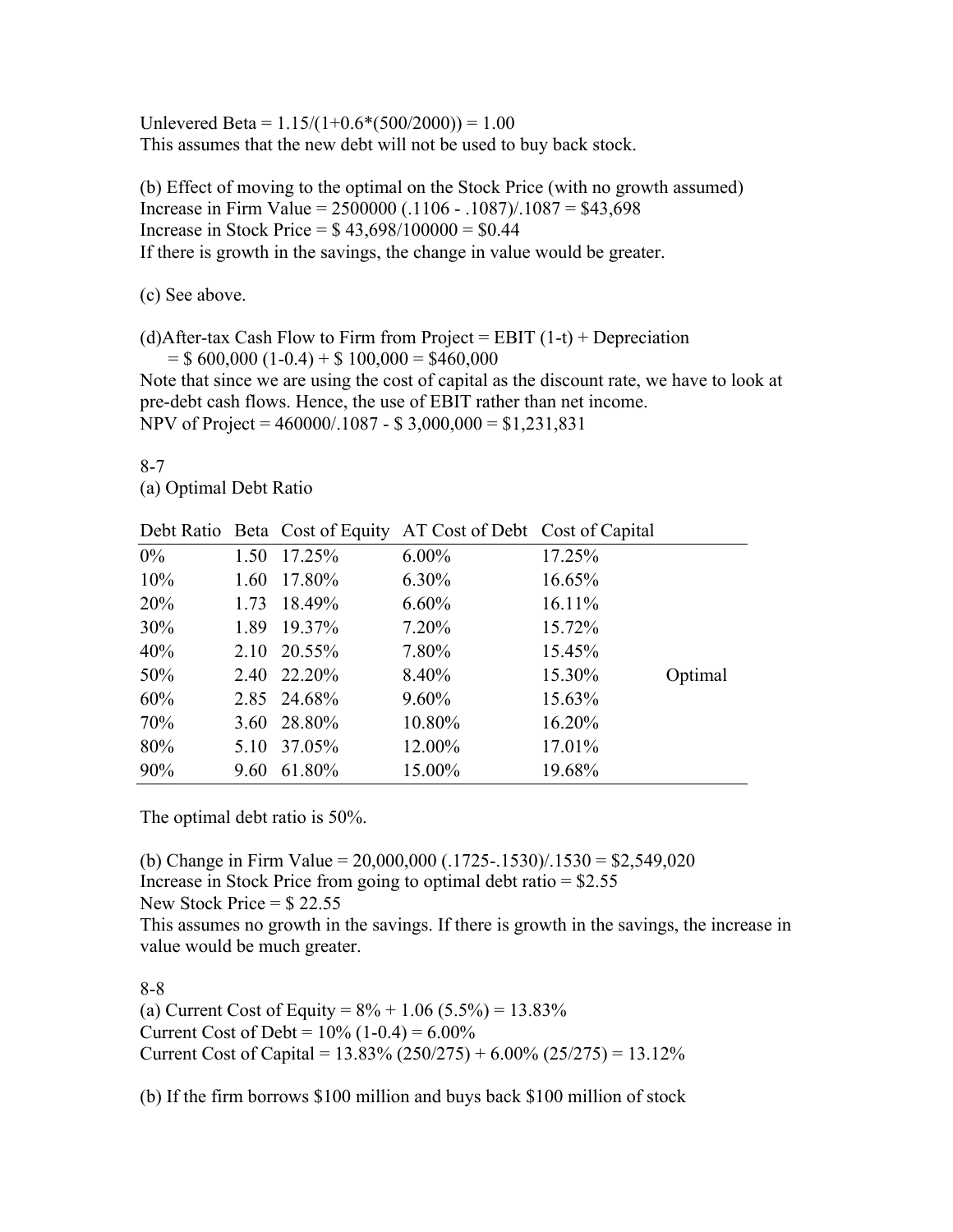New Debt/Equity Ratio = 125/150 = 0.833333333 Unlevered Beta =  $1.06/(1+0.6*.10) = 1.00$ New Beta =  $1(1 + 0.6 * 0.8333) = 1.50$ Cost of Equity =  $8\% + 1.50$  (5.5%) = 16.25% Cost of Capital =  $16.25\%$  (150/275) + 13% (1-.4) (125/275) = 12.41%

## 8-9

(a) Current Cost of Equity =  $7\% + 1.12$  (5.5%) = 13.16%

(b) Current pre-tax Cost of Debt = Interest Expense/Book Debt =  $10/100 = 10\%$ After-tax Cost of Debt =  $10\%$  (1-.4) =  $6\%$ [The book interest rate can be used since the bonds are trading at par.]

(c) Current Cost of Capital =  $13.16\%$  (500/600) +  $6\%$  (100/600) =  $11.97\%$ 

(d) . With the swap, the value of equity drops to 150. The value of debt rises to 450. The unlevered beta =  $1.12/(1 + 0.6(1/5)) = 1$ ; the new levered beta =  $1(1+(1 (0.2963)(450/150) = 3.11$ . (Note that the tax rate used is the effective tax rate of 29.63%). The new cost of equity =  $.07 + 3.11(0.055) = 24.11\%$ e. The annual interest payments would be  $450(.15) = 67.50$ . However, the EBIT is only 50. Hence the effective tax rate will have to be adjusted to  $(50/67.5)(0.4) = 0.2963$ . f. The WACC =  $(150/600)24.11 + (450/600)(1-0.2963)(15) = 13.94\%$ .

8-10 (a) Current Cost of Equity =  $6\% + 1.25$  (5.5%) = 12.88%

(b) Current After-tax Cost of Debt =  $11\%$  (1-0.4) =  $6.60\%$ 

(c) Current Cost of Capital =  $12.88\%$  (1800/2700) + 6.60% (900/2700) = 10.58% [Market Value of Equity =  $PE * Net Income = 9 * 200 = 1,800$ ; Market Value of Debt =  $0.9*1,000 = 900$ 

(d) After the action, New Equity  $= 2000$ New Debt  $= 700$ Unlevered Beta =  $1.25/(1+0.6*(900/1800)) = 0.9615$ New Levered Beta =  $0.9615 (1+0.6*(700/2000)) = 1.163$ New Cost of Equity =  $6\% + 1.163(5.5\%) = 12.40\%$ 

(e) New WACC =  $12.40\%$  (2000/2700) +  $10\%$  (1-.4) (700/2700) =  $10.74\%$ 

(f) Assuming no growth in savings, Change in Value of Firm =  $2700$  (.1058-.1074)/.1074 = (\$39.66) New Firm Value = \$ 2700 - \$ 39.66 = \$2,660.34

8-11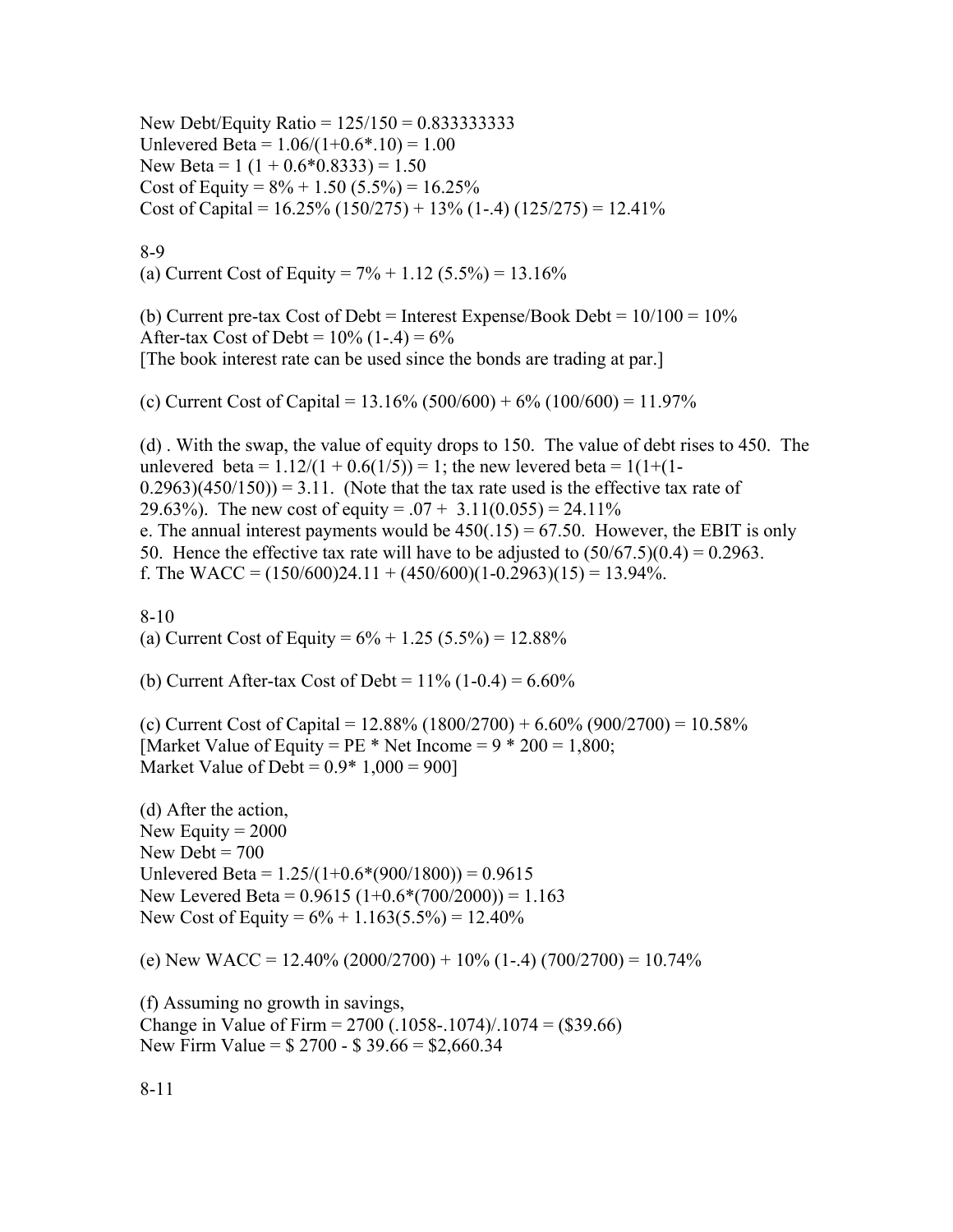a. Market Value of Equity = 40 million  $\text{* }$  \$ 20 = 800 Cost of Equity =  $8\% + 1.15$  (5.5%) = 14.33% Cost of Capital =  $14.33\%$  (0.8) + 10% (1-.4) (0.2) = 12.66%

b. If the firm borrows \$ 200 million and buys back stock, Equity will drop to \$ 600 million New Debt/Equity Ratio =  $400/600 = 0.67$ Unlevered Beta =  $1.15 / (1 + 0.6*0.25) = 1.00$ New Beta =  $1.00$  (1+0.6\*0.67) = 1.40 New Cost of Equity =  $8\% + 1.40$  (5.5%) = 15.70% New Cost of Capital =  $15.70\%$  (0.6) +  $11\%$  (1-0.4) (0.4) =  $12.06\%$ 

c. Increase in firm value from moving to optimal  $= (0.1266-0.1206)(1000)/1206 =$ \$49.75 Increase in Stock Price  $=$  \$49.75/40  $=$  \$1.24

d. The firm currently pays dividends of \$1 per share. An increase to \$2 per share per year will change equity value to  $800(1.1266) - 2(40) = $821.28$ m., assuming that the required rate of return on equity does not change. This assumes that the market continues to expect a rate of return of 12.66%, although the expected change in leverage may increase it. If the new capital expenditure is financed with debt, the amount of debt will go up to \$350m. Hence the debt/equity ratio will equal  $350/821.28 = 0.426$ .

8-12

a. Current Value of Equity = \$ 700 million

Current Value of Convertible Debt = \$500 million.

To calculate the straight debt portion of this convertible debt, we estimate the market value of a straight bond with a coupon rate of 8% and a maturity of 10 years, using a market interest rate of 10%.

Value of Straight Bond, coupon rate of 8%, maturity of 10 years = \$877 million (using annual coupons)

Value of Straight Bond portion of Convertible Debt =  $$877 * 500,000 = $438.5$  million Value of Equity Portion of Convertible Debt =  $$500 - $438.5 = $61.5$  million Current Debt/Equity Ratio =  $438.5/(700+61.5) = 57.58\%$ 

b. Cost of Equity =  $6\% + 1.2$  (5.5%) = 12.60% Cost of Capital =  $12.60\%$  (761.5/12,00) + 10% (1-.4) (438.5/1,200) = 10.19%

c. If \$ 250 million is borrowed to buy back stock, pay dividends and take a project Equity =  $$761.5 - $200 + $25 = 586.5$ . (Note the NPV is accrues to equity.) Debt =  $438.5 + 250 = 688.5$ New Debt/Equity Ratio =  $688.5/586.5 = 117.39\%$ Unlevered Beta =  $1.2/(1+0.6*(0.5758)) = 0.89$ New Beta =  $0.89$  (1+ $0.6*(1.1739)$ ) = 1.52 New Cost of Equity =  $6\% + 1.52*(5.5\%) = 14.36\%$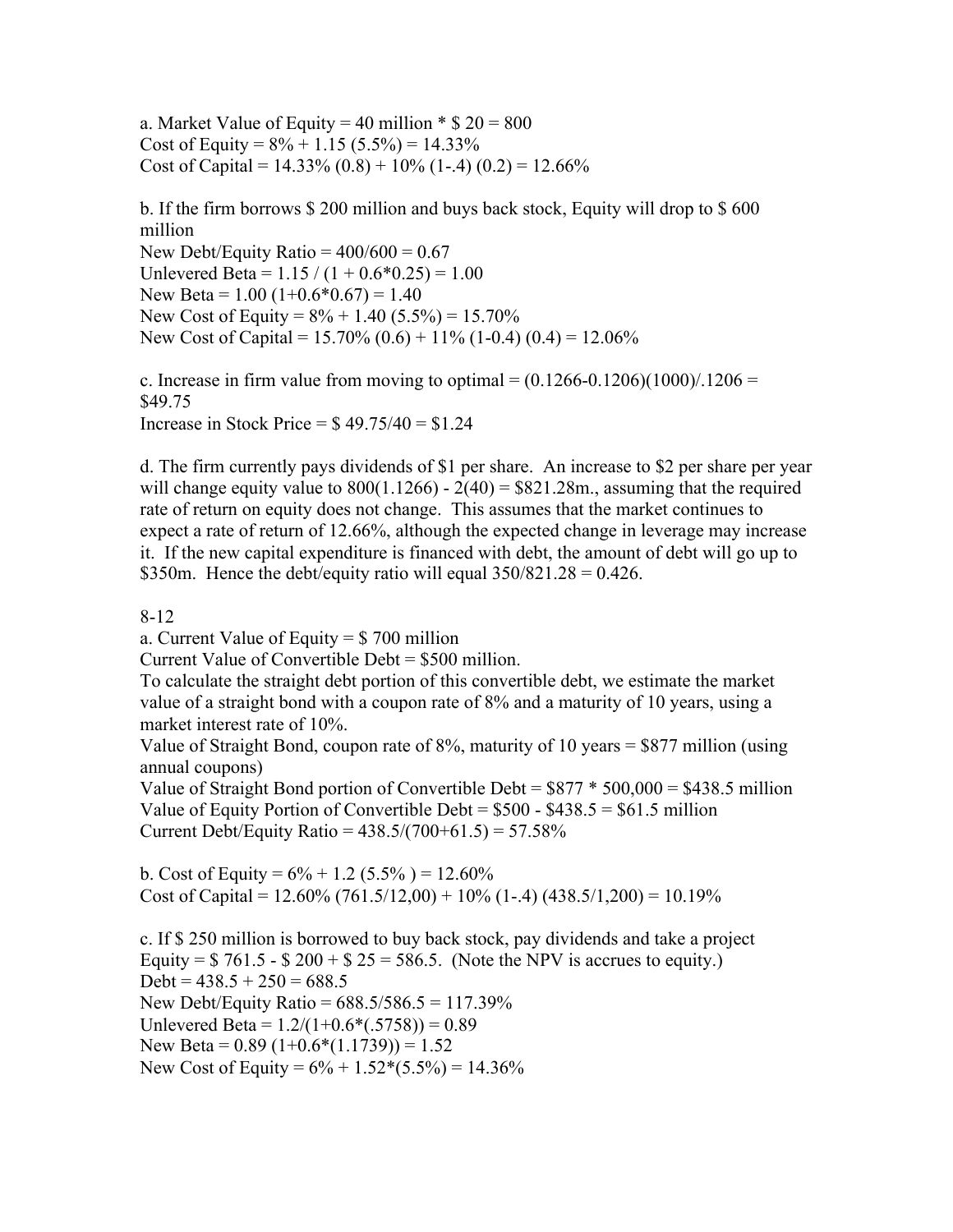d. New Cost of Capital =  $14.36\%$  (586.5/1275) + 11% (1-0.4) (688.5/1275) = 10.17%

e. Change in Firm Value from change in WACC =  $(.1019-.1017)$  1,200/.1017 = \$2.36 Increase from taking project with NPV of  $$ 25$  million =  $$25$ Net Effect of Restructuring  $= 2.36 + 25 = $27.36$  million. New Firm Value after the borrowing =  $1200 + 50 + 27.36 = $ 1277.36$  million

8-13

a. Cost of Equity =  $6.50\% + 1.47$   $(5.5\%) = 14.59\%$ Cost of Capital =  $14.59\%$  (24.27/(24.27+ 2.8)) + 6.8% (1-0.4) (2.8/(24.27+2.8)) = 13.50%

b. If Pfizer moves to a 30% debt ratio, New debt/equity ratio =  $30/70 = 42.86\%$ Unlevered Beta =  $1.47/(1+0.6*(2.8/24.27)) = 1.37$ New Beta =  $1.37$  (1+0.6\*0.4286) = 1.72 New Cost of Equity =  $6.5\% + 1.72$  (5.5%) = 15.96% New Cost of Capital =  $15.96\%$  (0.7) +  $8.5\%$  (1-.4) (0.3) =  $12.70\%$ 

c. If the savings grow at 6% a year in perpetuity, the change in firm value can be computed as follows :

Savings each year =  $(.1350-.1270)$   $(24.27 + 2.8) =$  \$ 216.56 million PV of Savings with  $6\%$  growth =  $(216.56*1.06)/(0.127-0.06) = $3,426$  million Increase in Stock Price =  $3,426/24,270 = 14.12\%$ ! Stock Price will increase by 14.12%

d. The need for R& D increases the need for flexibility; therefore, Pfizer may not go to this higher optimal debt ratio, the cost of capital notwithstanding.

8-14

a. Estimate of Market Value of Debt Present Value of Interest Expenses (\$ 55 million) and book value (\$ 664 million) at the cost of debt of 7.5%. Estimated Market Value of Debt = \$700 ! Estimated market value is \$ 700 million Market Value of Equity =  $173 * $30.75 = $5,320$ 

b. Cost of Equity =  $6.50\% + 1.17$   $(5.5\%) = 12.94\%$ Cost of Capital =  $12.94\%$  (5320/(5320+700)) + 7.5% (1-.36)(700/(5320+700)) = 11.99%

c. Increase in value per share  $= $1.25$ Total Increase in firm value =  $173 * 1.25 = $216$  $(5320+700)$   $(.1199-x)/x = 216.25$ Solving for x,  $x = (6020^* \cdot 1199)/(6020 + 216.25) = 11.57\%$ The cost of capital at the optimal is 11.57%.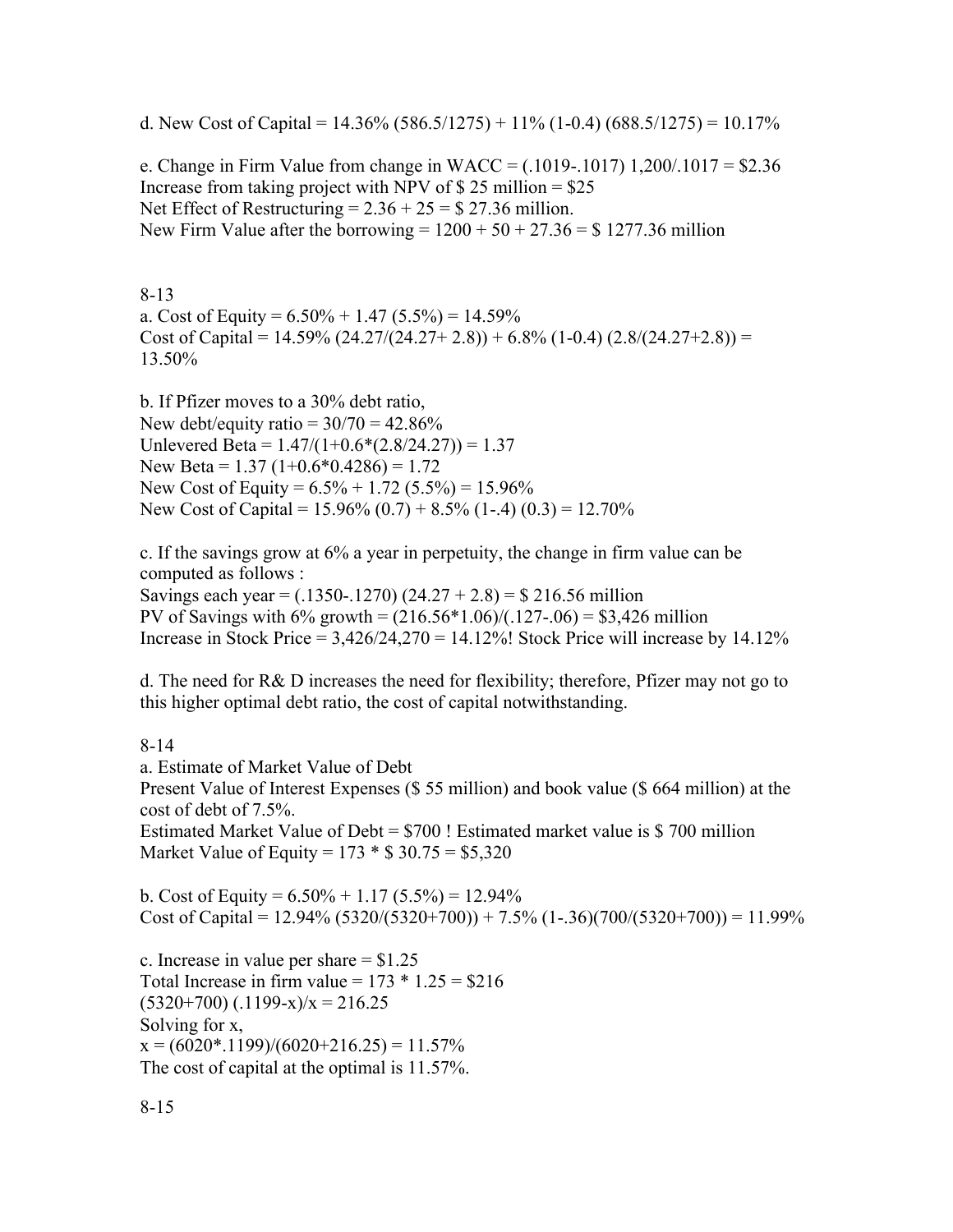a. Unlevered Firm Value = Current Firm Value - Tax Savings + Exp. Bankruptcy Cost  $\omega$ existing debt =  $(1760 + 527) - 527 * 0.36 + 2.3%$  of 0.30 (2287-527\*.36)  $X = 2287 - 190 + (0.023)(0.3)(2287 - 190) = $2,111$ 

b. At a debt ratio of 50%, New Levered Firm Value = \$ 2,111 + (.36) (.5) (Levered Firm Value) - (.4661) (.30) (2,111)  $X = 2,111 + .18 X - (.4661) (.3) (2111)$ Solving for X,  $X = (2,111 - (.4661)(.3)(2,111))/(0.82) = $2,214.41$ 

8-16

For simplicity, we assume that the debt ratios are computed on the unlevered firm value. Unlevered Firm Value = Current Firm Value - Tax Savings from Existing Debt + Exp. Bankruptcy Cost

The current levered firm value =  $985 + (40)46.25 = 2835$ m. The debt ratio is about 35%. Hence, we can estimate the probability of default to be about  $(12.2+32.5)/2 = 22.35%$ . We can now compute the expected bankruptcy cost as  $0.2235(0.25)(2835)$ ; the tax savings equal  $0.3656(985) = 360.116$ . The unlevered firm value =  $2835 - 0.3656(985) +$  $0.2235(.25)(2835) = $2,634$ 

| Debt Ratio | Unlevered  | Tax Savings Expected |            | Levered    |
|------------|------------|----------------------|------------|------------|
|            | Firm Value | on Debt              | Cost of    | Firm Value |
|            |            |                      | Bankruptcy |            |
| $0\%$      | \$2,634    | \$0                  | \$2        | \$2,632    |
| 10%        | \$2,634    | \$96                 | \$2        | \$2,728    |
| 20%        | \$2,634    | \$193                | \$9        | \$2,817    |
| 30%        | \$2,634    | \$289                | \$80       | \$2,843    |
| 40%        | \$2,634    | \$385                | \$214      | \$2,805    |
| 50%        | \$2,634    | \$481                | \$307      | \$2,809    |
| 60%        | \$2,634    | \$578                | \$428      | \$2,784    |
| 70%        | \$2,634    | \$674                | \$527      | \$2,781    |
| 80%        | \$2,634    | \$770                | \$527      | \$2,878    |
| 90%        | \$2,634    | \$867                | \$659      | \$2,842    |

8-17

a. The optimal debt ratio is so high because Reebok has a high EBIT relative to firm value.

EBIT/Firm Value =  $420/3343 = 12.56\%$ 

If one adds back depreciation to this return, it is quite clear that at existing levels, Reebok has substantial cash flows to meet any debt payments, which in turn is pushing up the optimal debt ratio.

b. My primary concern with moving towards this optimal would lie in whether these operating cash flows are sustainable, given the volatility of the product market that Reebok serves.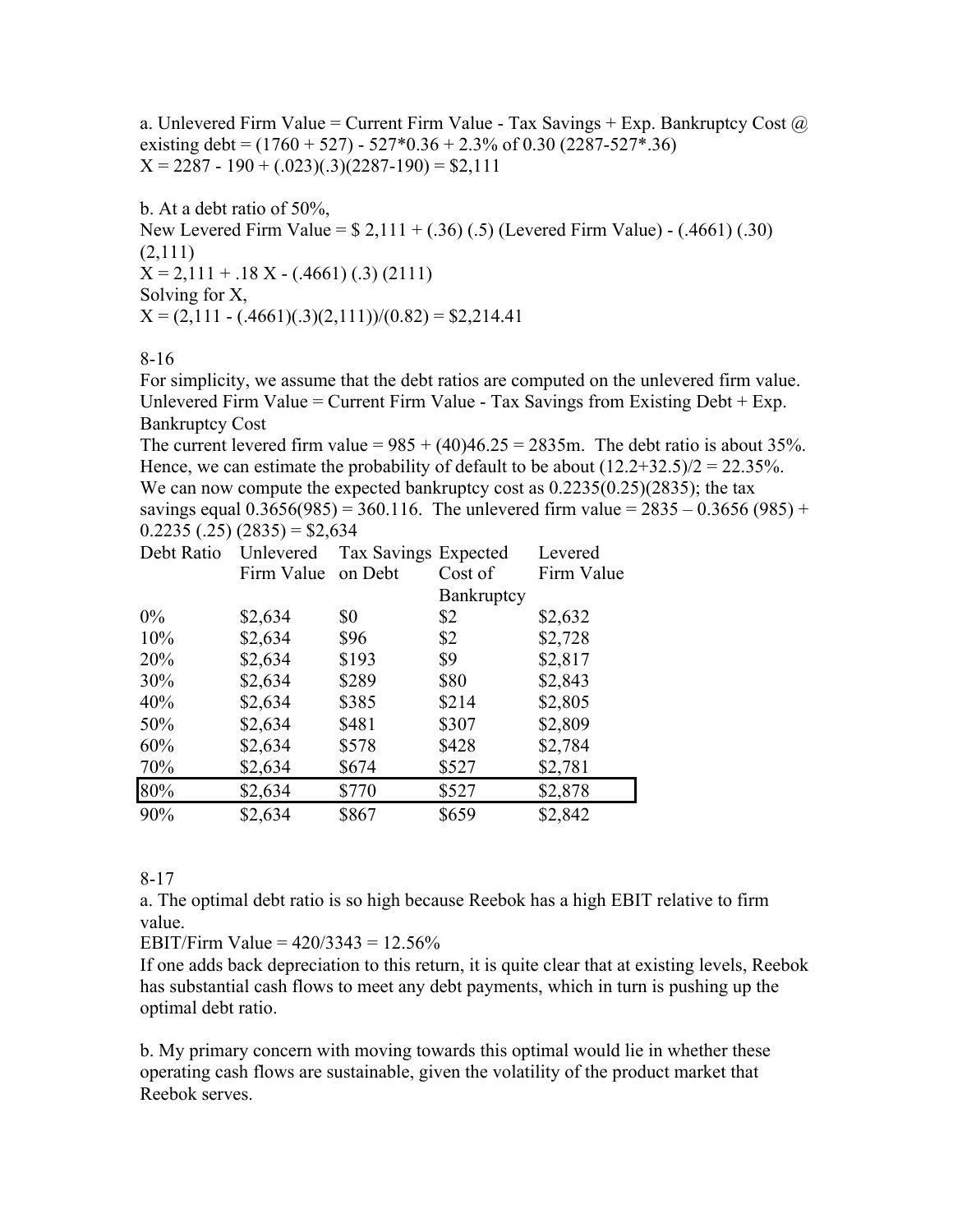8-18

a. Current market value of equity  $= 12.2(210) = 2562$ . If we capitalize lease payments at the same rate as the debt, we get a present value of  $150.0/0.1012 = 1482$ . This is a high estimate, since the actual life of the lease payments is probably lower. The market value of the debt itself is 3000m. Hence, the debt/equity ratio =  $(1482+3000)/2562 = 1.75$ , or a debt ratio of 0.6364.

b. The cost of equity =  $.0612 + 1.26(0.055) = 0.1305$ . The WACC =  $(0.6364)(1 0.35$ )10.12% + (0.3636)13.05% = 8.93%

c. The current beta = 1.26; the unlevered beta =  $\frac{1.26}{\sqrt{1.25}}$  $1 + (1 - 0.35)1.75$  $\frac{1.26}{(1-0.35)1.75} = 0.5895$ . Hence the

levered beta at a debt ratio of  $30\% = 0.5895(1+(1-0.35)(0.3/0.7) = 0.753$ ; the cost of equity =  $.0612 + 0.753(.055) = 0.1026$ . The WACC =  $(0.3)(1-0.35)(.0812) + (0.7)(.1026)$  $= 8.77\%$ . The firm value at this optimum  $= (2562+1482+3000)[1+(0.0893-0.0877)/0.0877]$ = 7172,51 million. (which includes the capitalized value of lease payments).

d. Yes, if 1995 operating income was depressed, the estimated bond rating is probably biased downwards. Hence, the true firm value is probably higher.

## 8-19

a. The market value of equity = 51b; the market value of debt = 1.5b. Hence the  $D/E$  $ratio = 0.029$ ;

The current beta = 1.35; hence the cost of equity =  $0.06 + 1.35(0.055) = 0.13425$ ; The WACC =  $(.029/1.029)(1-.365)6.8% + (1/1.029)13.425% = 13.168%$ 

b. If all debt is refinanced at the new rate, the interest expenses can be estimated as  $0.16(0.7)(51+1.5) = 5.88b$ . Since EBIT is only 3.4b, it would not be possible to get the entire amount of the tax advantage to debt, because there is not enough income to deduct these interest payments. Hence we would use a marginal tax rate of (3.4/5.88)(36.5%)  $= 21.1\%$ 

c. The unlevered beta =  $\frac{1.35}{1.35}$  $1 + (1 - 0.365)0.029$  $\frac{1.35}{(1-0.365)0.029}$  = 1.326. Using the conventional method, the

levered beta at  $70\%$  debt =  $1.326(1+(1-0.365)(.7/0.3)) = 3.29$ .

If the debt had a beta of 0.60, then we have a levered beta estimate of

Levered Beta = Unlevered Beta  $(1+(1-tax rate) (D/E))$  – Beta of debt  $(1-t) (1+D/E)$ 

 $= 1.326$  (1+(1-.365) (.7/3)) – 0.6 (1-.365) (1 + .7/.3) = 2.40

(If you use the effective tax rate of 21.1%, both estimates would be higher. The second estimate is better, because it takes the actual riskiness of the debt into account.

d. The cost of equity capital =  $0.06 + 2.40(0.055) = \frac{9}{19.20\%}$ The after tax cost of debt =  $(1-.211)(16) = 12.624\%$ The WACC =  $(0.7)(12.624) + (0.3)(19.20) = 14.60\%$ 

e. Firm value will drop to  $(52.5)[1-(.1460-.13168)/.16463] = 47.91$  billion

8-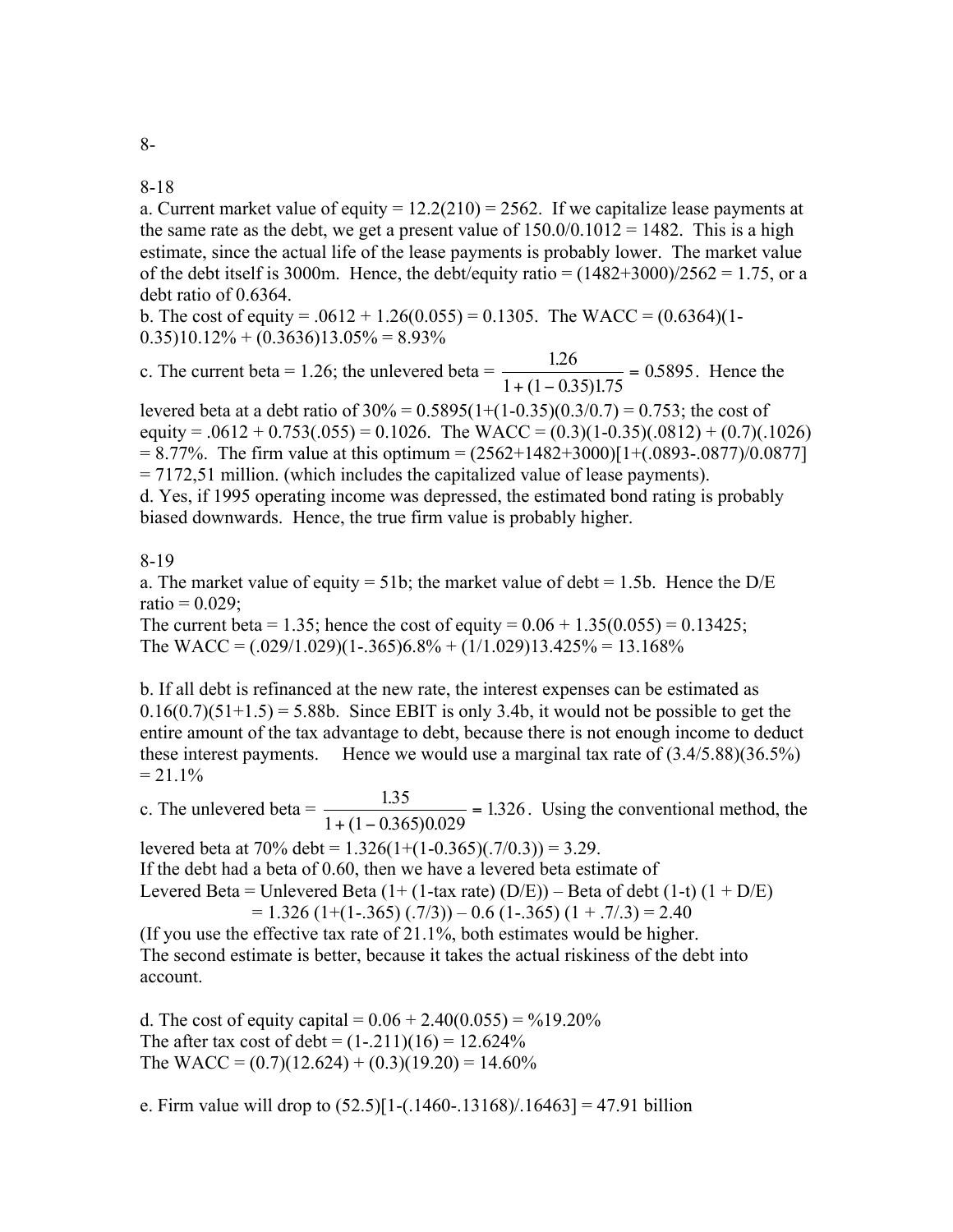f. It is not desirable to increase debt too much, if you are a growth firm and have volatile income.

# 8-20

a. The expected bankruptcy  $\cos t = .0141(.30)(12.14+20.55) = 0.1383b$ . The tax advantage to debt =  $12.14(0.36) = 4.37b$ . Hence the unlevered firm value =  $12.14 +$  $20.55 + 0.1383 - 4.37 = 28.46b$ . b. To estimate the firm value at a 50% debt ratio, we first compute the dollar debt at a 50% debt ratio using the current market values of debt and equity as the base. Dollar debt at 50% debt ratio =  $0.5$  (12.14+20.55) = \$16.345 billion Tax benefits at 50% debt ratio =  $16.345$ \*.36 = \$5.88 billion Expected bankruptcy  $\cos t = .023*(28.46+5.88) = $0.79$  billion Value of the firm  $= 28.46 + 5.88 - 0.79 = $33.55$  billion

c. Since the earnings will be more volatile, you'd expect the leverage ratio to be lower.

## 8-21

a. Estimated Market Value of Debt: Calculate present value of \$ 80,000 for 5 years and \$ 1 million at end of fifth year at 8.25%. PV of Debt = \$990,084 Debt/Equity Ratio =  $990,084/6,000,000 = 16.50\%$ Unlevered Beta for comparable firms  $= 1.05/(1+0.6*.25) = 0.91$ Beta based upon D/E ratio of  $16.50\% = 0.91(1+0.6*.165) = 1.00$ Cost of Equity =  $7\% + 5.5\% = 12.5\%$ Cost of Capital =  $12.5\%$  (6000/6990) + 8.25% (1-.4)(990/6990) = 11.43%

b. New D/E Ratio =  $1,990,084/6000000 = 0.331666667!$  Assumes debt is used to take projects New Beta =  $0.91$  (1+0.6\*.33) = 1.09 New Cost of Equity =  $7\% + 1.09*(5.5\%) = 13.00\%$ New Cost of Capital =  $13\%$  (6000/7990) + 9% (1-.4)(1990/7990) = 11.11% Change in Firm Value =  $(0.1143 - 0.1111)(6990)/0.1111 = $201$ New Firm Value =  $6990 + 1000 + 201 = $8,191$ 

c. Estimated Debt Ratio =  $0.15+1.05$  (500/6990) -  $0.10$  (1.00) = 12.51%

d. These analyses are based upon the assumption that the only risk is market risk. For a private firm, all risk matters, since the owners of these firms may not be well diversified.

## 8-22

It is true that the return on equity can be increased by borrowing money, since the aftertax cost of debt is likely to be lower than the return on assets (which is currently equal to the return on equity) of 12.75%. Borrowing money will also increase the cost of equity, however. The net effect will determine whether leverage will increase firm value. If the